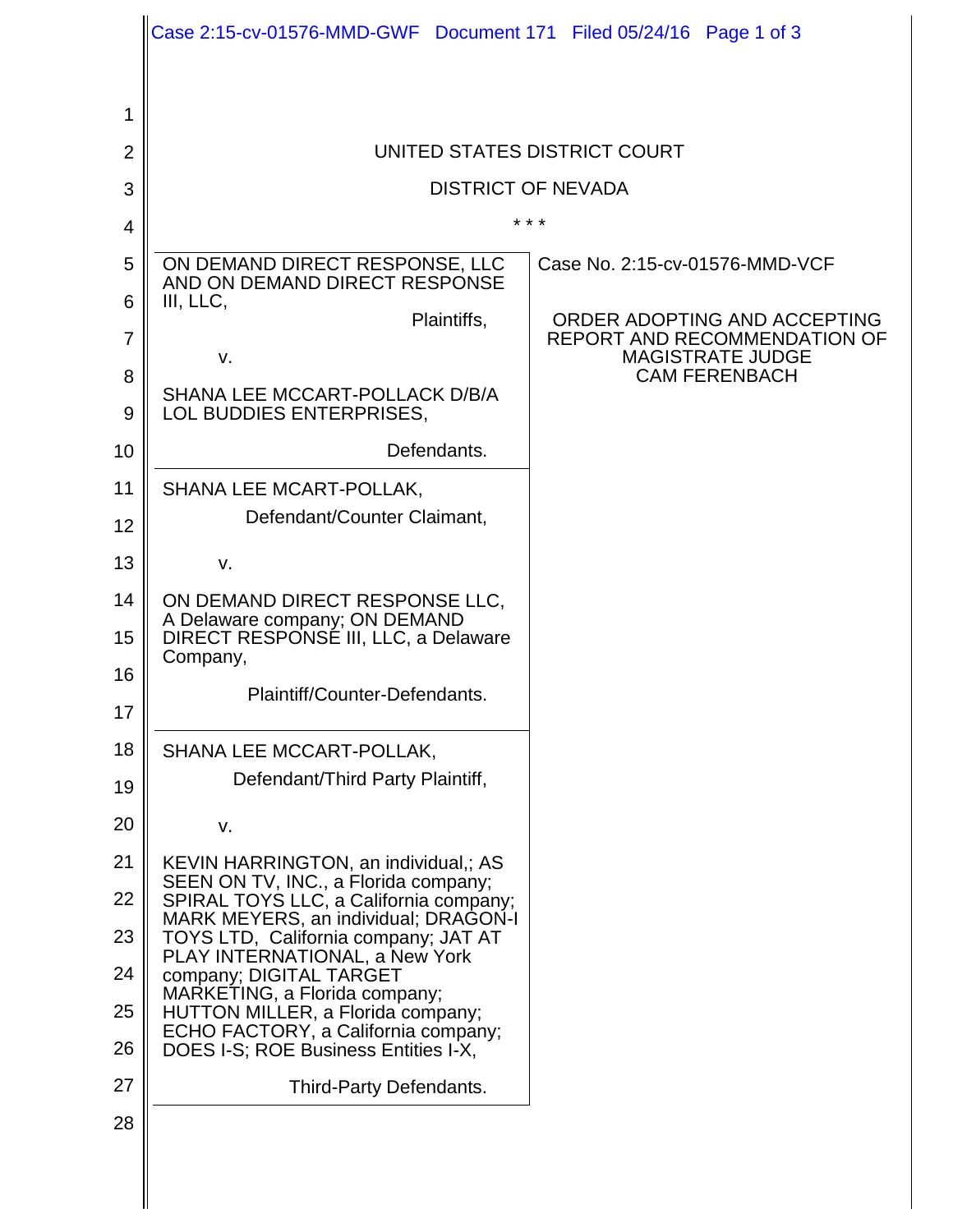1 2 3 4 5 6 7 Before the Court is the Report and Recommendation of United States Magistrate Judge Cam Ferenbach (ECF No. 161) ("R&R"), submitted on April 28, 2016, relating to the Court's February 5, 2016, order requiring Plaintiffs On Demand Direct Response, LLC an On Demand Direct Response III, LLC ("Plaintiffs") to retain counsel by March 7, 2016. (*See* ECF No. 99.) The R&R recommends dismissal of Plaintiffs' claims. (ECF No. 161.) Plaintiffs had until May 15, 2016, to file objections. (*Id.*) To date, no objection to the R&R has been filed.

8 9 10 11 12 13 14 15 16 17 18 19 20 21 22 23 24 25 This Court "may accept, reject, or modify, in whole or in part, the findings or recommendations made by the magistrate judge." 28 U.S.C. § 636(b)(1). Where a party timely objects to a magistrate judge's report and recommendation, then the court is required to "make a *de novo* determination of those portions of the [report and recommendation] to which objection is made." 28 U.S.C. § 636(b)(1). Where a party fails to object, however, the court is not required to conduct "any review at all . . . of any issue that is not the subject of an objection." *Thomas v. Arn*, 474 U.S. 140, 149 (1985). Indeed, the Ninth Circuit has recognized that a district court is not required to review a magistrate judge's report and recommendation where no objections have been filed. *See United States v. Reyna-Tapia*, 328 F.3d 1114 (9th Cir. 2003) (disregarding the standard of review employed by the district court when reviewing a report and recommendation to which no objections were made); *see also Schmidt v. Johnstone*, 263 F. Supp. 2d 1219, 1226 (D. Ariz. 2003) (reading the Ninth Circuit's decision in *Reyna-Tapia* as adopting the view that district courts are not required to review "any issue that is not the subject of an objection."). Thus, if there is no objection to a magistrate judge's recommendation, then the court may accept the R&R without review*. See, e.g.*, *Johnstone*, 263 F. Supp. 2d at 1226 (accepting, without review, a magistrate judge's recommendation to which no objection was filed).

26 27 28 Nevertheless, this Court finds it appropriate to engage in a *de novo* review to determine whether to adopt Magistrate Judge Ferenbach's R&R. Upon reviewing the ///

2